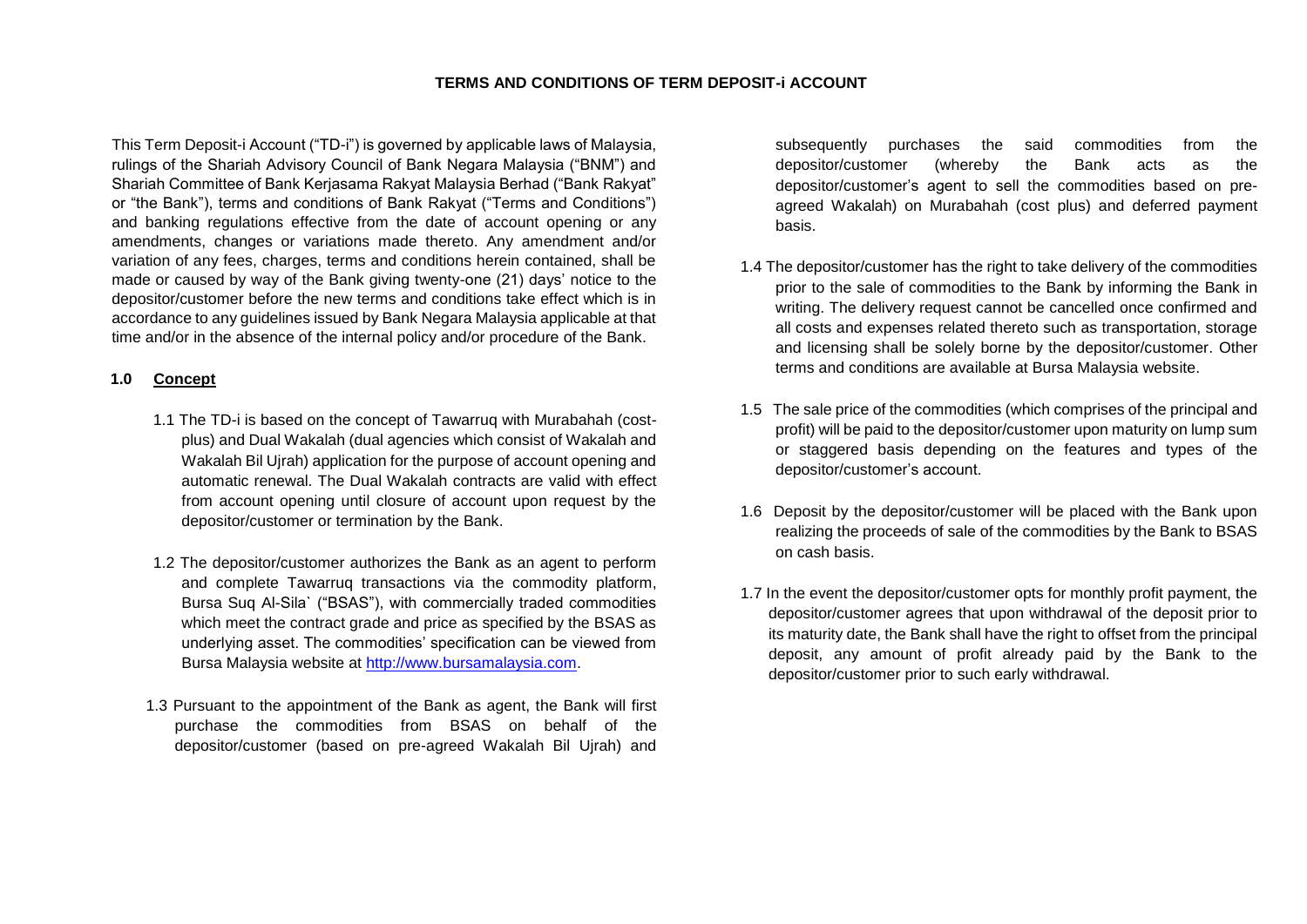# **2.0 Features of the Term Deposit-i Account**

| <b>Features</b> | <b>Description</b>                                                                                                                                                                                  |                                                                   |                                                                                                                                                                                                          |
|-----------------|-----------------------------------------------------------------------------------------------------------------------------------------------------------------------------------------------------|-------------------------------------------------------------------|----------------------------------------------------------------------------------------------------------------------------------------------------------------------------------------------------------|
| Age             | 15 years and above.<br>Note: For depositor/customers aged below 18, express<br>consent from parent or legal guardian being trustee is<br>required.<br>Depositor/customer shall include the trustee. |                                                                   |                                                                                                                                                                                                          |
| Eligibility     | Non-<br><b>Corporate</b><br><b>Depositor</b>                                                                                                                                                        | Individual<br>Non-<br>Individual                                  | • Individuals<br>(individual, joint<br>or trust).<br>• Sole<br>Proprietor.<br>• Partnership.<br>• Charitable<br>organizations,<br>clubs,<br>associations<br>etc.<br>• Worship<br>house.<br>• Legal firm. |
|                 |                                                                                                                                                                                                     | Cooperative                                                       | Cooperatives<br>registered<br>in.<br>Malaysia.                                                                                                                                                           |
|                 | <b>Corporate</b><br><b>Depositor</b>                                                                                                                                                                | $\bullet$<br>• Federal, State<br>Government.<br>Statutory bodies. | Public and private companies.<br>and<br>Local<br>Government agencies.                                                                                                                                    |

| <b>Minimum</b> |                              |                                    |
|----------------|------------------------------|------------------------------------|
| deposit        |                              | <b>Tenure/Type Minimum Deposit</b> |
|                | 1 month                      | RM 5,000                           |
|                | 2 months to<br>60 months     | RM 500                             |
|                | Placement at RM 50,000<br>HQ |                                    |

| <b>Feature</b>            | <b>Description</b>                                                                                                                                                                                |
|---------------------------|---------------------------------------------------------------------------------------------------------------------------------------------------------------------------------------------------|
| <b>Maximum</b><br>deposit | No maximum amount of deposit.<br>$\bullet$<br>Placement at HQ is subject to liquidity position of<br>Bank.                                                                                        |
| Tenure of<br>deposit      | 1 to 60 months.<br>For tenure other than the above, subject to the Bank's<br>approval.<br>Placement at HQ: Overnight up to 10 years.                                                              |
| <b>Profit</b>             | Profit rate is fixed upon account opening and automatic<br>renewal is subject to the Bank's prevailing profit rate as<br>displayed at the Bank's branches.                                        |
|                           | Generally, profit is paid upon maturity of TD-i.<br>Profit can be paid monthly for minimum deposit of<br>RM5,000 with minimum tenure of six (6) months upon<br>request by the depositor/customer. |
|                           | Formula of profit calculation is as follows:                                                                                                                                                      |
|                           | Principal (RM) x Profit Rate (%) x Tenure/365 days                                                                                                                                                |
|                           | Tenure is determined upon placement of the deposit.                                                                                                                                               |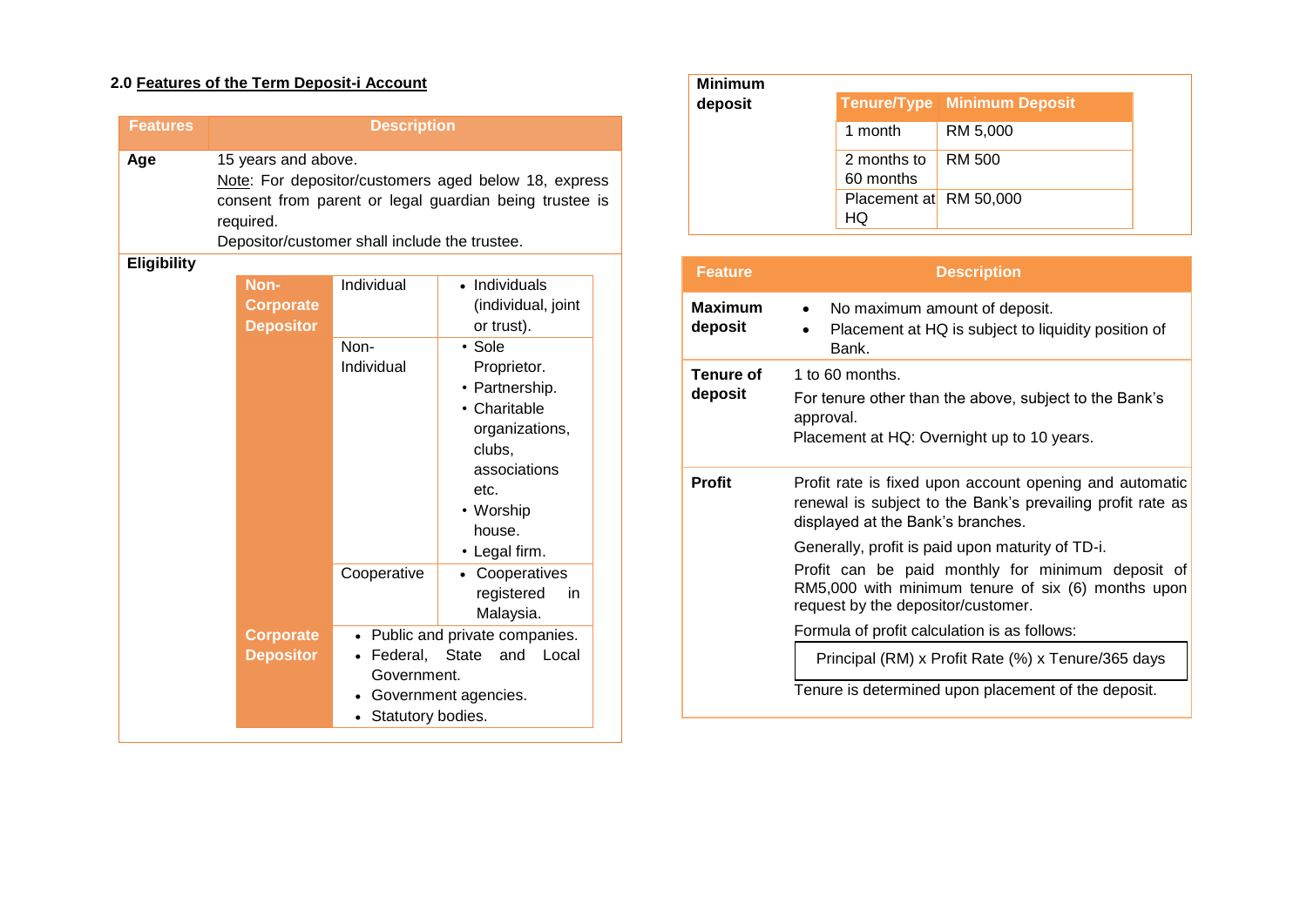| <b>Payment</b> | Sale price (principal and profit) or profit portion (in the                                                                                                                                        |
|----------------|----------------------------------------------------------------------------------------------------------------------------------------------------------------------------------------------------|
| upon           | case of automatic renewal of principal only) will be                                                                                                                                               |
| maturity       | credited into the depositor/customer's Savings or<br>eCurrent Account-i ("CASA-i") maintained with the<br>Bank or any other financial institutions as per the<br>depositor/customer's instruction. |

• For any third-party payment/ transfer, official instruction letter signed by the authorized signatories of the depositor/customer must be provided to the Bank.

• Cash payment is least preferable but may be allowed subject to standard verification process by the branch.

• In the event of payment instruction is not provided or unsuccessful crediting of payment to the depositor/customer, the Bank has the right to perform automatic renewal on the whole deposit amount (principal and profit) based on the Bank's prevailing profit rate.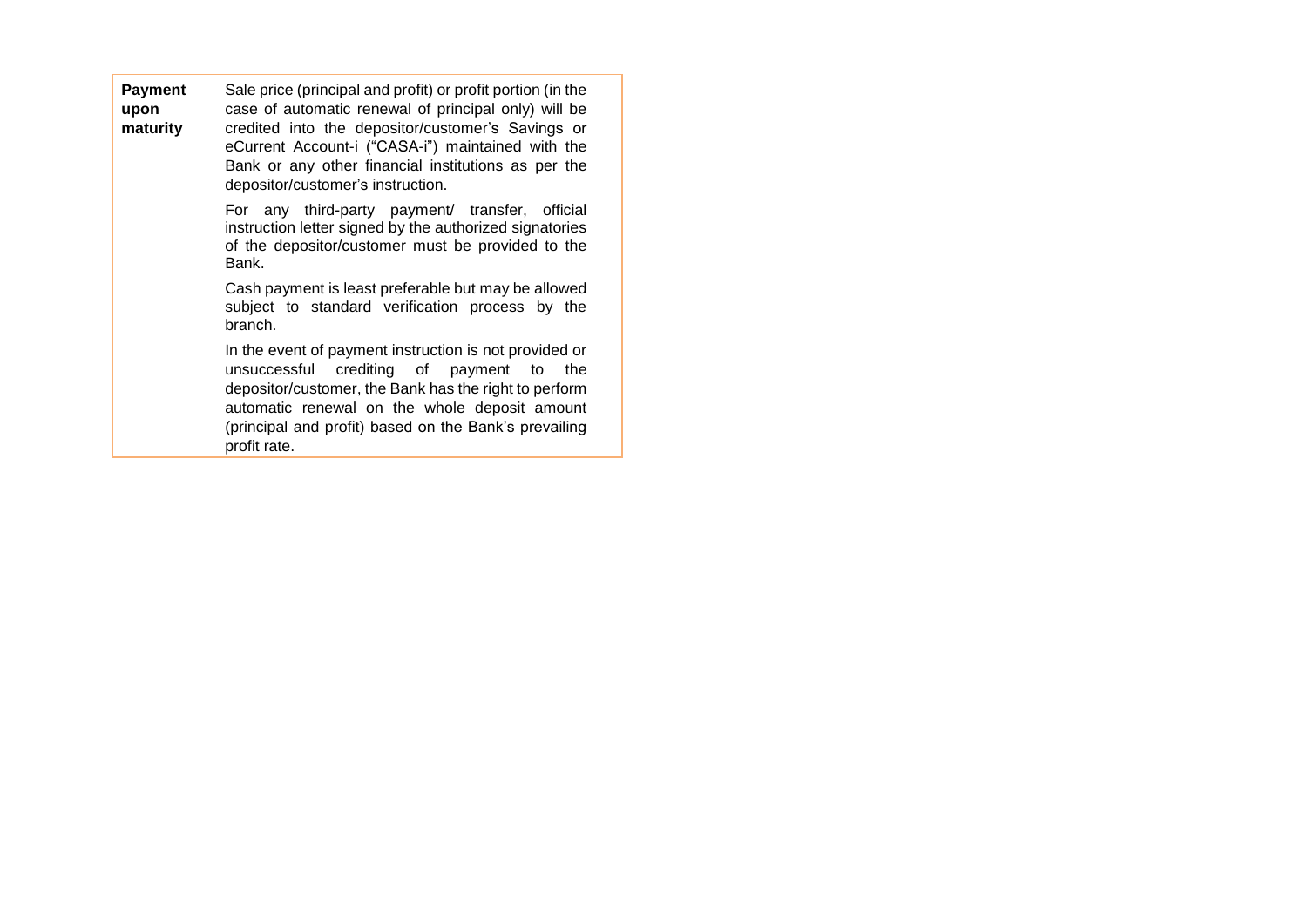| <b>Feature</b>                                                  | <b>Description</b>                                                                                                                                                                                                                                                                                                                                                                                                                                                                                                                                                         |  |
|-----------------------------------------------------------------|----------------------------------------------------------------------------------------------------------------------------------------------------------------------------------------------------------------------------------------------------------------------------------------------------------------------------------------------------------------------------------------------------------------------------------------------------------------------------------------------------------------------------------------------------------------------------|--|
|                                                                 | <b>Automatic renewal</b> • Automatic renewal is allowed subject to instruction by the<br>depositor/customer upon opening of the account with a<br>maximum tenure of seven (7) years from account opening<br>date.<br>. By default, renewal is based on the whole sale price<br>(principal and profit) unless otherwise requested by the<br>depositor/customer.<br>• The depositor/customer agrees that automatic renewal is<br>subject to the Bank's prevailing profit rate.<br>• Date of automatic renewal is the day after maturity of the<br>previous TD-i Certificate. |  |
| <b>Premature</b><br>withdrawal                                  | • Premature withdrawal is allowed in full. However, no profit<br>will be paid to the depositor/customer.                                                                                                                                                                                                                                                                                                                                                                                                                                                                   |  |
| <b>Partial</b><br>withdrawal                                    | Not allowed.                                                                                                                                                                                                                                                                                                                                                                                                                                                                                                                                                               |  |
| <b>Certificate and</b><br><b>Deposit</b><br><b>Confirmation</b> | TD-i Certificate or Deposit Confirmation will be issued<br>$\bullet$<br>upon deposit placement.<br>Should placement is made by cheques, the issuance of<br>$\bullet$<br>TD-i Certificate or Deposit Confirmation is subject to the<br>cheque clearance.                                                                                                                                                                                                                                                                                                                    |  |
| <b>Fees and charges</b>                                         | • The applicable fees and charges are as follows:                                                                                                                                                                                                                                                                                                                                                                                                                                                                                                                          |  |
|                                                                 | <b>Type of Fee</b><br><b>Fee Amount</b>                                                                                                                                                                                                                                                                                                                                                                                                                                                                                                                                    |  |
|                                                                 | TD-i Certificate replacement<br>RM10 (stamp duty)<br>fee                                                                                                                                                                                                                                                                                                                                                                                                                                                                                                                   |  |
|                                                                 | • The above fees and charges are subject to revision from<br>time-to-time with prior written notice of not less than 21<br>calendar days to the depositor/customer.                                                                                                                                                                                                                                                                                                                                                                                                        |  |

| <b>Feature</b> | <b>Description</b>                            |  |
|----------------|-----------------------------------------------|--|
| Guarantee      | The deposit amount is guaranteed by the Bank. |  |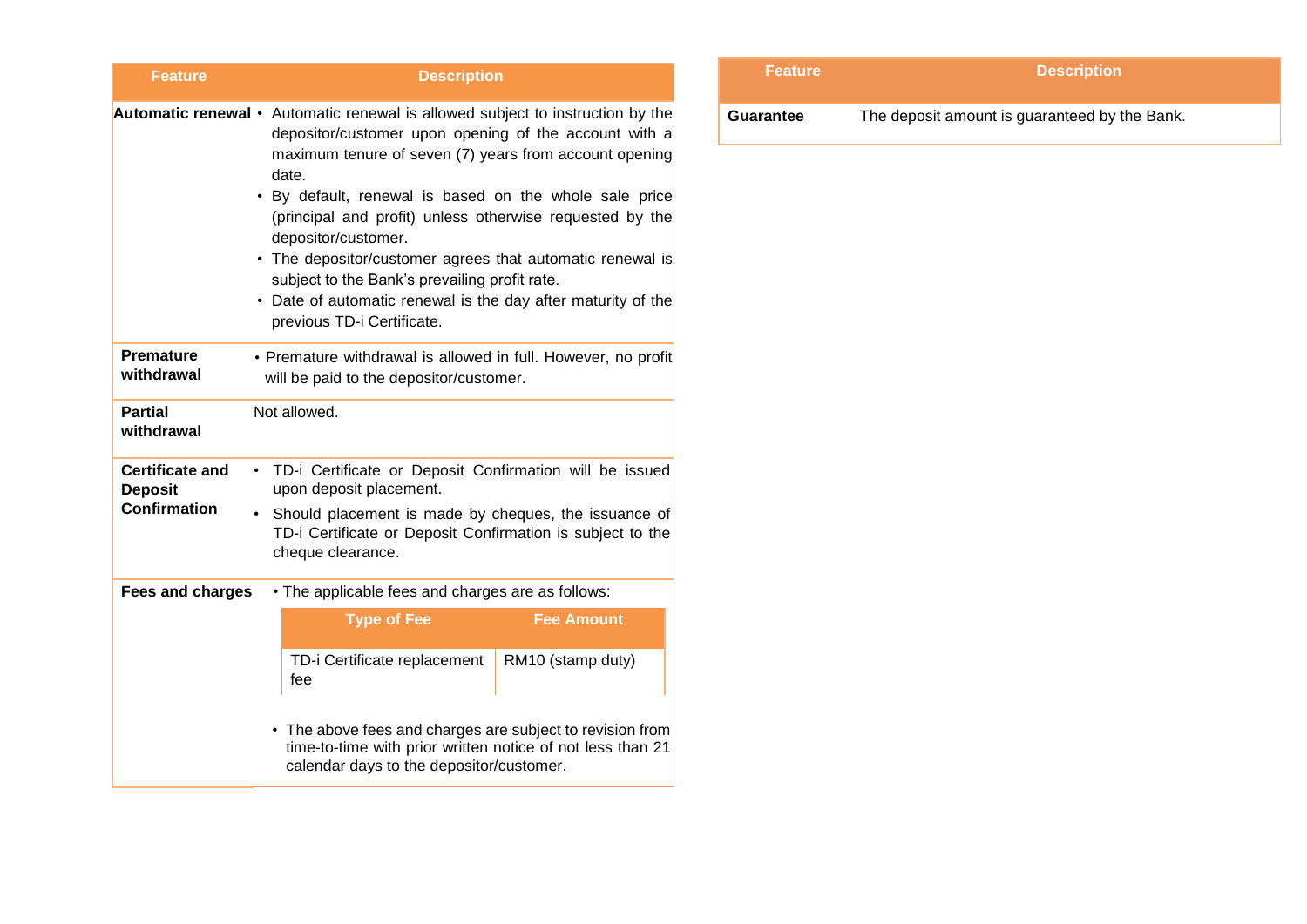## **3.0 General Declarations**

- 3.1 The depositor/customers hereby declare that all information and particulars provided to the Bank during the account opening are true and correct and that there is no omission of material facts or information which may affect the Bank's decision in allowing the said account opening.
- 3.2 The Bank has the right at any time and from time to time by providing written notice to the depositor/customer to terminate TD-i upon occurrence of any of the following events:
	- (a) failure by the depositor/customer to comply with the Customer Due Diligence ("CDD") requirements as required by BNM;
	- (b) bankruptcy or liquidation of the depositor/customer;
	- withdrawal by the depositor/customer of all moneys deposited;
	- (d) the depositor/customer commits breach of any of the Terms and Conditions stated herein;
	- (e) the depositor/customer does not accept or refuses to accept any amendments, changes and/or variations to these Terms and Conditions; or
	- (f) the death or insanity of the depositor/customer.
- 3.3 The depositor/customers hereby agree and authorize the Bank to disclose any information about the account or any documents related thereto including of personal data of the depositor/customers for the purpose of implementing banking operations, business, administration, professional advice and for any other purposes as permitted under the laws to:-
	- (a) the Bank's branches, subsidiaries and/or any companies within the Bank's group;
	- (b) the Bank's agents;
	- (c) Central Credit Bureau, e-SPICK, Financial Information Services (FIS), Angkasa Salary Deduction System (SPGA) and Angkasa Credit Reporting System & RAM Credit Information Sdn Bhd (SPEKAR);
	- (d) service providers and debt collection agencies
	- (e) any other authorities having jurisdiction over the Bank;
	- (f) permitted assigns; and
	- (g) any other enforcement authorities.

The depositor/customers hereby acknowledge and agree that disclosure of information under this provision is for the purpose of Section 120 of Development Financial Institutions Act 2002 and no further consent from the depositor/customers is required for the purpose of the said Act. The said information shall however be kept strictly confidential by the company/agency and/or members/contributors.

- 3.4 The depositor/customers agree that the Bank is authorised to check and verify any of the information provided to the Bank and to obtain credit and other relevant information on the depositor/customers from any parties. The depositor/customers also authorize the Bank or its representatives to obtain further information pertaining to account opening application from any sources in accordance with the Bank's internal policy.
- 3.5 Due to the nature of access via internet, the depositor/customers agree and acknowledge that the Bank does not guarantee or ensure and does not make any representations or warranties in respect of the confidentiality of the information and the depositor/customers hereby agree to accept the risk associated with use of the internet medium including but not limited to the risk that all information transmitted through the account may be accessed by unauthorized third parties and accordingly, the depositor/customers agree not to hold the Bank responsible or liable for any such unauthorized access.
- 3.6 The depositor/customer hereby acknowledge and agree that the Bank has the obligation under the Anti-Money Laundering, Anti-Terrorism Financing and Proceeds of Unlawful Activities Act 2001 ("AMLATFA") and/or other laws, regulations, rules, guidelines or directive to disclose any information relating to the depositor/customers, banking account(s) or any other information or matters related thereto to BNM and/or other relevant authorities or law enforcement agencies. The depositor/customer hereby agree that the Bank, its officers and employees shall not be held liable or responsible in any manner whatsoever for such disclosure. The Bank has also the right to lodge a report to the relevant authorities and to extend full cooperation in order for the authorities to carry out their duties under AMLATFA, Penal Code and/or any written law. If it is found that the depositor/customer is in violation of AMLATFA, the Bank is entitled to exercise all of its rights contained in this Terms and Conditions.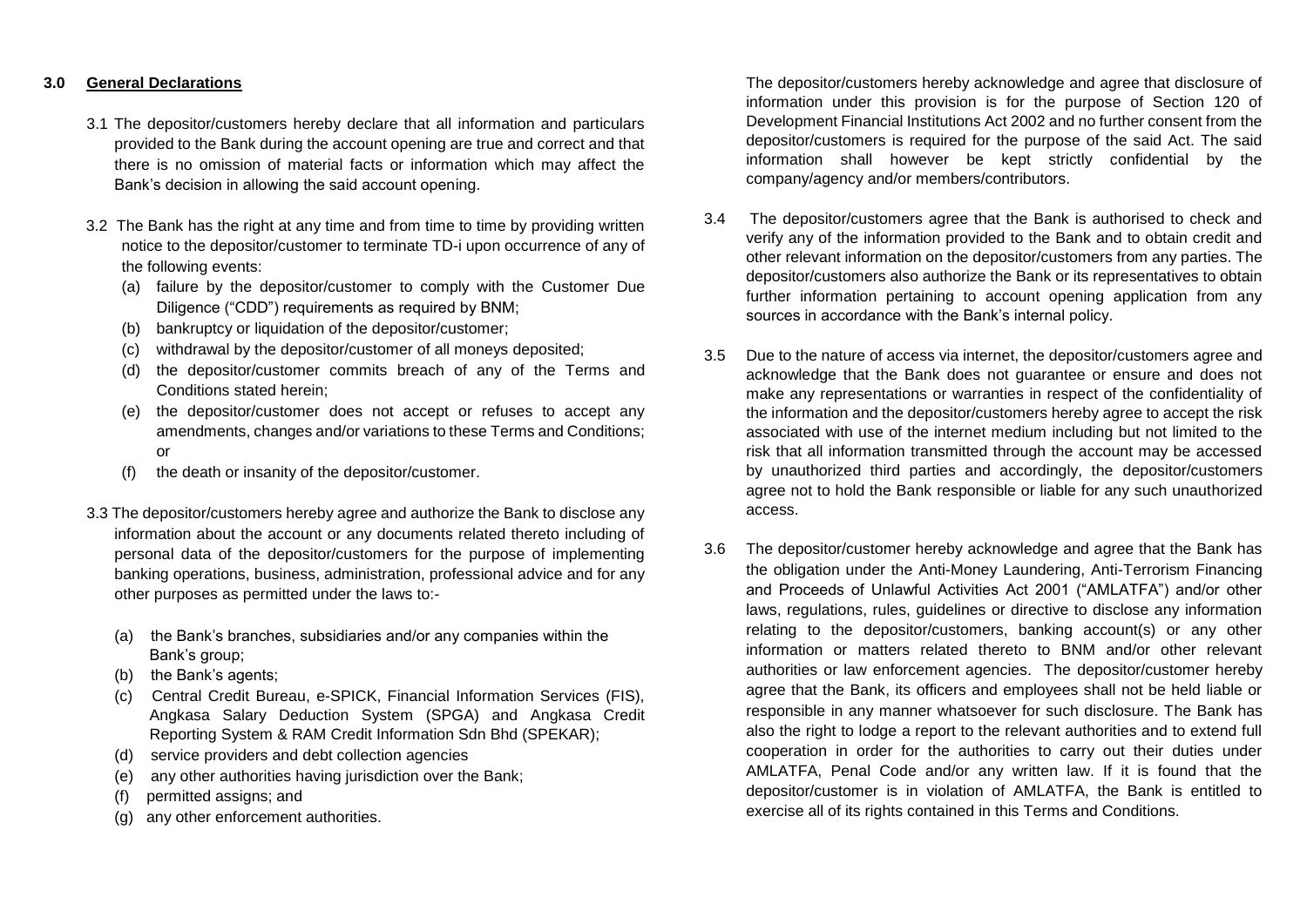- 3.7 The Bank is irrevocably authorised and permitted to provide any information concerning the depositor/customers, the account opening application, depositor/customers' present and future accounts and/or facilities, products and/or services /with the Bank, to any credit bureaus, any relevant authorities, bodies, persons or agencies as may be authorised by law to obtain such information or established by BNM, any other financial institutions or establishments to facilitate the execution of instructions given in respect of the credit facilities, accounts, products and/or services from/with the Bank and the Bank's auditors, lawyers and/or agents.
- 3.8 The accountholders agree to comply with the Foreign Exchange Administration Rules on the conduct of account.

### **4.0 Notices and Communications and Service of Legal Process**

- 4.1 Any notice, request or demand requiring to be served by the Bank to the 6.0 depositor/customer under the provisions of this Terms and Conditions shall be in writing and shall be sufficiently served or delivered:
	- (a) if delivered by hand, when delivered;
	- (b) if sent by ordinary post or registered post, in its ordinary course of posting;
	- (c) if sent by facsimile or electronic mail or digital transmission, when transmission has been completed;
	- (d) if by displaying notices in any of the Bank's premises or branches, such notification shall be effective from the first day such notice is displayed;
	- (e) if by advertisement made once in any national newspapers in English language or national language, such notification shall be effective from the date of publication of such advertisement; or
	- (f) if by broadcasting message on the Bank's internet banking information website, such notification shall be effective from the first day of such broadcast.
- 4.2 Unless otherwise specified, all notices and communications to the Bank shall be in writing and signed by the depositor/customer and sent to the Bank's address or in such manner as may be notified to the depositor/customer from

time to time and all notices from the depositor/customer shall take effect only upon the Bank receiving the same.

4.3 Service of all legal process shall be validly effected if served by posting the same by way of registered post to the parties at his/its last known address as notified in writing by the other party to the other party and that such legal process shall be sufficiently served on the parties three (3) days after posting thereof.

# **5.0 Change of Account Particulars**

5.1 Any changes of name, address, telephone number, signature and/or other particulars that are recorded with the Bank which include instruction to stop payment must be notified to the Bank as soon as possible and be supported by any documentations as the Bank may require.

### **6.0 Right to Set-Off**

The Bank, in addition to any general lien or other similar right to which it is entitled by law, may at any time, with seven (7) calendar days' notice to the depositor/customer, combine, consolidate or merge any or all of the banking accounts with the depositor/customer's liabilities to the Bank and set-off or transfer any sum(s) standing in the credit of any one or more of the depositor/customer's banking accounts in or towards satisfaction of any liabilities with the Bank whether such liabilities to the Bank be primary or collateral or joint and several.

#### **7.0 Event of Death, Bankruptcy and Insanity**

7.1 Subject to any legislation applicable thereto and in accordance with the internal policy and/or procedure of the Bank, in the event of the death of any one joint account holders, the Bank may hold any credit balances now or hereafter standing to any accounts in joint names of the depositor/customers and any securities held in the joint names to the order of the survivors without prejudice to the Bank's right of consolidation and off-set contained herein or the Bank's rights in respect of such balance or securities arising out of any lien charge pledge counter-claim or otherwise whatsoever or to any step which the Bank may deem reasonable to take in view of any claim by any person other than the survivors. Any payment made by the Bank to the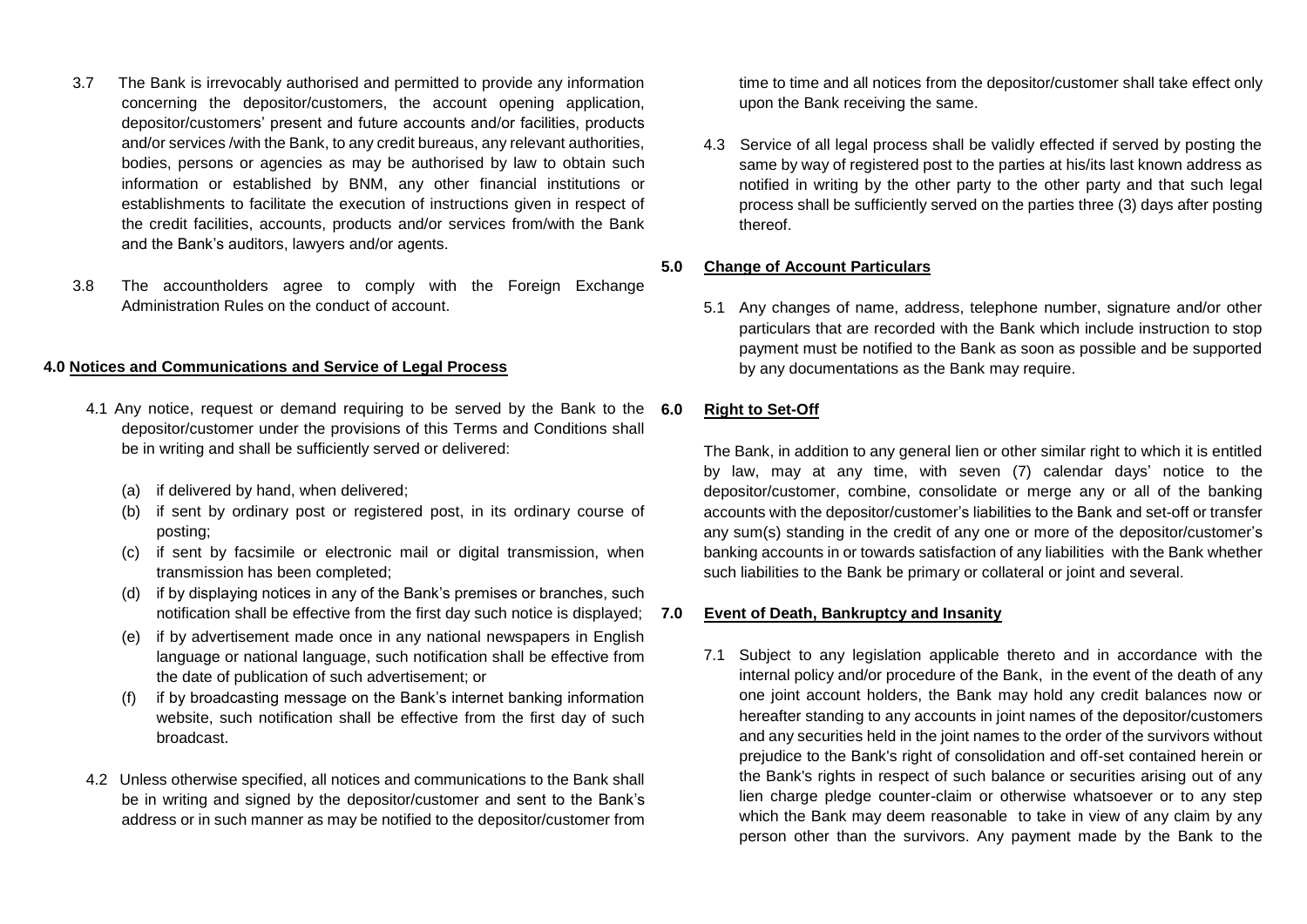survivors shall constitute a complete discharge of the Bank's obligations and shall be binding on all the account holders and their personal representatives.

7.2 In the event of bankruptcy or insanity, the Bank may deal the TD-i subject to compliance with the relevant laws and regulations prevailing at such time, any court order or any other approved bodies.

### **8.0 Unclaimed Moneys Act 1965**

The depositor/customer is advised to keep the TD-i active as it is a requirement under the Unclaimed Moneys Act 1965 that any monies to the credit of an account which has not been operated for a period of seven (7) years must be gazetted as "Unclaimed Monies", and thereafter will be remitted to Consolidated Trust Account maintained by the Government of Malaysia.

#### **9.0 Taxation**

Unless otherwise specified herein, the fees and charges exclude any current taxes and future taxes that may be imposed, including the Sales and Services Tax ("SST") under relevant legislation. Upon the effective date of implementation of any such taxes in the future and wherever applicable, the Bank will be entitled to recover such taxes from the depositor/customer.

### **10.0 Limitation of Liability**

10.1 Without prejudice to any other provisions herein, save and except for gross negligence, willful default and/or fraud on the part of the Bank, the Bank shall not in any event be held liable for any loss or damages whatsoever arising whether in contract, tort, negligence, strict liability or any other basis, including but not limited to, direct or indirect, special, incidental, consequential or punitive damages, or loss of profits or loss of savings arising in connection with the depositor/customer's access or use or the inability to access of use the mobile banking services, any technical failure of any kind, the interruption, error, omission, delay in operation or otherwise, whether or not the Bank has been advised of the possibility of such loss or damage or claim by any third party. This exclusion clause shall take effect to the fullest extent permitted by law.

10.2 Subject to the provisions herein, the Bank's sole and entire liabilities to the depositor/customer in contract, tort (including negligence or breach of statutory duty) or any other basis arising by reason of or in connection with these Terms and Conditions or howsoever shall not exceed the amount of the transaction involved which gave rise to the claim or the direct damages sustained, whichever is the lower.

# **11.0 Indemnity**

The depositor/customer hereby shall at all times keep the Bank save, harmless and indemnified against all actions, claims, direct losses, damages and expenses (including legal costs and expenses incurred on a solicitor and client basis) which may be brought or made against or incurred by the Bank in any nature whatsoever by reason or on account of the deposit except where such actions, claims, direct losses, damages and expenses were directly attributable to the Bank's gross negligence, willful default or fraud.

## **12.0 Force Majeure**

In the event that the Bank is unable to observe or perform any of its obligations under these Terms and Conditions, whether in whole or in part, by reason of causes beyond its control including but not limited to equipment, system or transmission link malfunction or failure, fire, flood, explosion, acts of God, acts of terrorism, war (declared or undeclared), accidents, epidemics, strikes, floods, sanctions, lockouts, power blackouts or failure, labour disputes, acts, demands or requirements of the Malaysian Government or as a result of any international or supranational sanctions, or by any other causes which it cannot reasonably be expected to avoid, the performance of the Bank's obligations under the Terms and Conditions as they are affected by such causes shall be excused for the duration of the abovementioned Force Majeure events. Further, the Bank shall not be liable for any losses or delay or inconvenience whatsoever and howsoever caused or arising from or in connection with any of the abovementioned Force Majeure events.